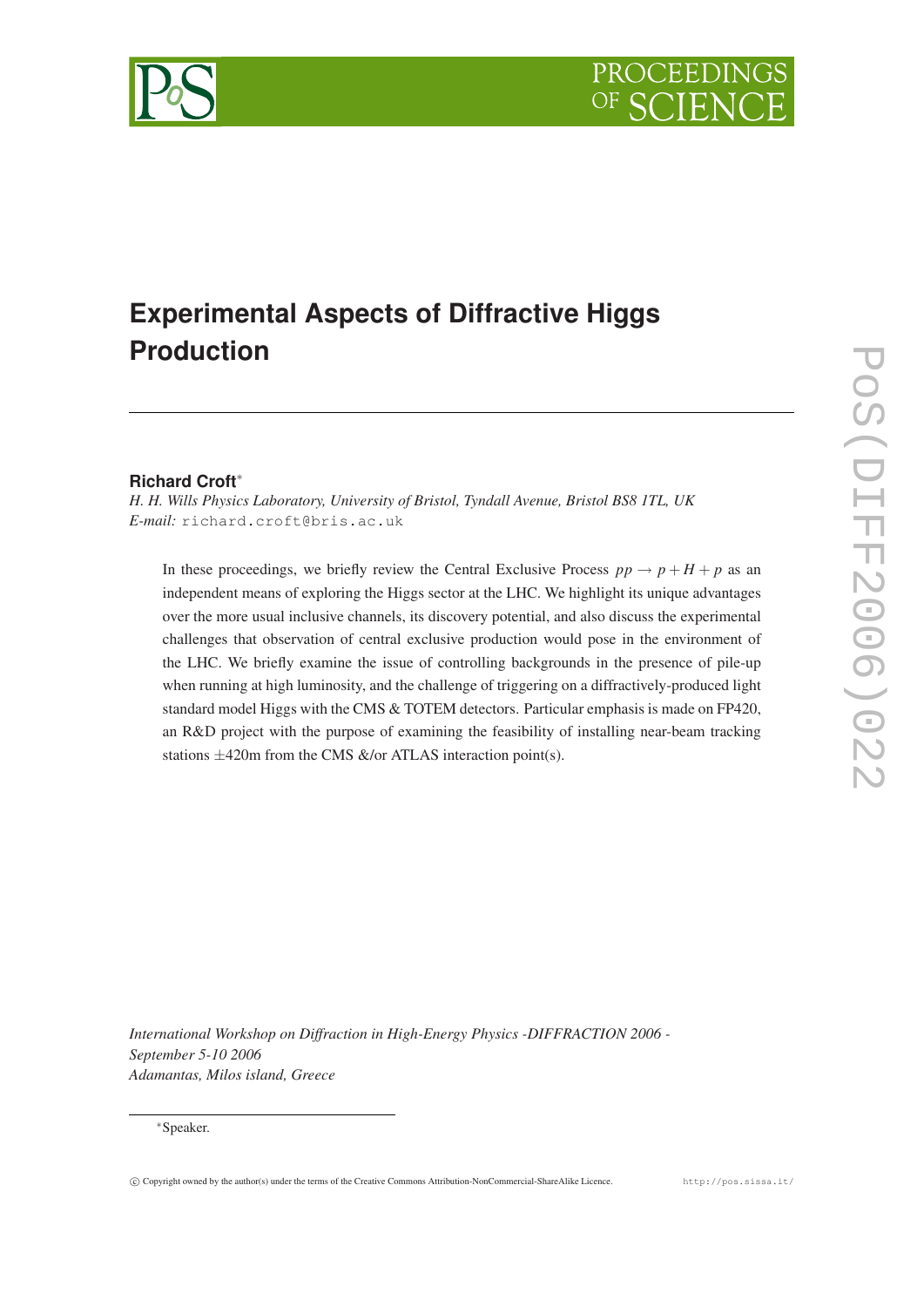# 1. Introduction

In terms of the search for the Higgs boson, the physics potential of forward proton tagging at the LHC is based upon the gluon-mediated central exclusive production process (CEP), illustrated in figure (1). The experimental observables for this channel are two leading protons and some kind of central activity, (e.g. two co-planar jets). These are well separated in phase-space, producing the 'rapidity gaps' that are characteristic of diffractive interactions, and which may also be observed in the absence of pile-up<sup>1</sup>. Essentially, any colourless  $J^{PC} = 0(2)^{++}$  state that couples strongly to the gluon can be produced in this manner. Moreover, if the final-state protons can somehow be tracked down the beam-line, and their momenta measured precisely, then simple four-vector conservation will allow us to make very high resolution measurements of the mass of the central system. A lot of physics that would be difficult to observe inclusively, because of a low signal to background ratio, may be accessible via CEP.

Let us begin by considering conventional inclusive production of a light scalar Higgs. This is dominated by the QCD process  $gg \to H$ , and for  $M_H \sim 120$  GeV, the Higgs decays almost exclusively to a  $b\bar{b}$  pair. However, the principal QCD background ( $gg \rightarrow b\bar{b}$ ) for this channel is so large, in comparison to the cross-section for inclusive Higgs production, that it would be completely impossible to extract any signal. The situtation, however, becomes much more tenable if we consider CEP of a light Higgs boson. In this case, our centrally produced Higgs is forced to have certain quantum numbers, namely  $J^{PC} = 0^{++}$ . As





a result, the corresponding QCD background  $gg \to b\bar{b}$  is suppressed by a factor of  $M_b^2/E_T^2$  because of the  $J_z = 0$  selection rule.

It should be noted that the b-jet channel for exclusive Higgs production becomes very important in certain SUSY scenarios, in particular for the 'intense-coupling' regime of the MSSM [[1](#page-6-0)]. In this region of parameter space, tan $\beta$  (i.e. the ratio of the VEVs of the two Higgs doublets) is large, and the three electrically neutral Higgs particles are very close in mass. Under these conditions, the coupling of the Higgs to the electroweak gauge bosons is heavily suppressed, making discovery via inclusive channels, such as  $H \to \gamma \gamma$ ,  $H \to WW^*/ZZ^*$ , very challenging. At the same time, the cross-sections for central exclusive scalar Higgs production are greatly enhanced. In addition, the pseudo-scalar Higgs (A) is almost completely absent from the CEP-channel, allowing for a clean separation of the scalar from the pseudo-scalar Higgs, which would impossible to observe in inclusive production.

CEP also has the potential to be the Higgs discovery channel in some extensions of the MSSM. As an example, a recent study [\[2\]](#page-6-0) which takes the MSSM with non-vanishing CP phases in the gaugino masses and squark couplings shows that, for large values of tan $\beta$ , the three neutral Higgs bosons are almost degenerate in mass. It is thought that the only way one could explore this Higgs sector at the LHC is by using forward proton tagging to make high resolution measurements of the missing mass spectrum.

<sup>1</sup> i.e. multiple *p*− *p* interactions / bunch-crossing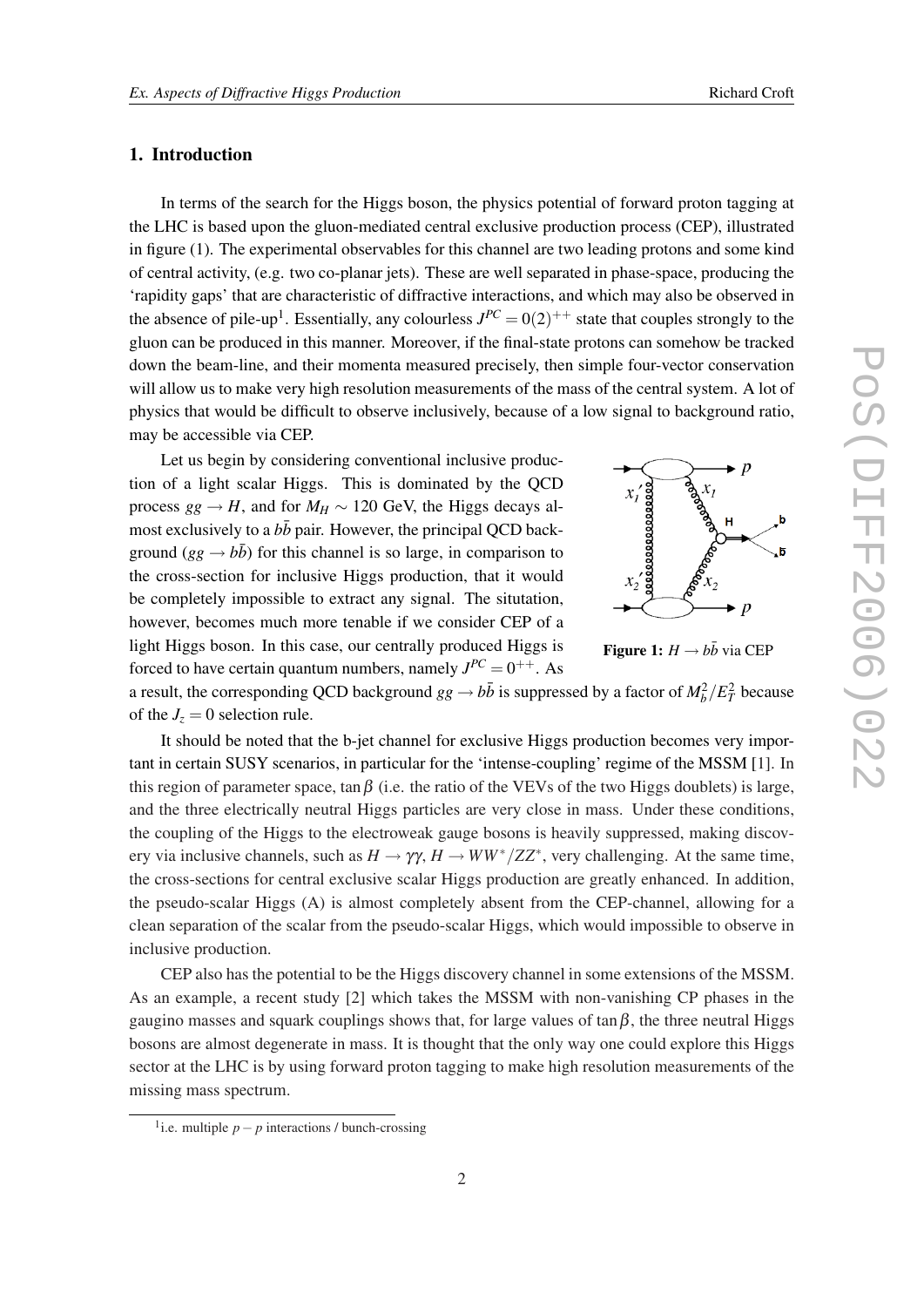# 2. Experimental Setup

A simple layout of detectors is foreseen in the experimental areas of CMS and / or ATLAS at the LHC accelerator ring. Situated in the immediate vicinity of the interaction point itself will be a general purpose detector, which will observe any central activity. Next, positioned along the beam-line downstream of the central detector, will be a set of high-precision near-beam tracking stations located at  $\pm 220$ m and  $\pm 420$ m from the interaction point.

The low cross-section for diffractive Standard Model Higgs production ( $\sim 1 - 3$  $\sim 1 - 3$ fb) [3] makes it desirable to run at high luminosity (i.e.  $10^{33}$ - $10^{34}$  cm<sup>-2</sup>s<sup>-1</sup>) to make observation of this channel feasible. Under such conditions, the LHC accelerator operates using its standard  $\beta^* = 0.5m$ optics to produce the required tight-focusing of the beams at the interaction point. The combination of near-beam tracking stations at  $\pm 220$ m  $& \pm 420$ m provides a broad acceptance range for leading protons when running with standard optics. Figure (2) shows the variation in the acceptance of  $pp \rightarrow pHp$  with respect to the Higgs mass, for the case where we have detectors at just  $\pm$ 420m, and where we have detectors at  $\pm$ 420m



Figure 2: Higgs Acceptance for a variety of CEP montecarlos [\[4](#page-6-0)]

and  $\pm 220$ m. What is clear from this plot is that the stations at 220m provide excellent acceptance for central systems with relatively high mass. FP420 complements this by covering the low-mass region, as outgoing protons with small fractional momentum loss  $(\xi)$  are emitted at very shallow angles with respect to the beam, and do not develop sufficient transverse displacement to be seen at 220m.

# 2.1 Near beam detectors at 220m

We look first at IP5 where, in addition to CMS, the experimental area will house a second LHC experiment, TOTEM [\[5\]](#page-6-0). TOTEM consists of a series of Roman-Pot based near-beam tracking systems, and a set of inelastic detectors (T1  $\&$  T2) that will be installed in the forward region of CMS and will cover the rapidity range  $3.2 < |\eta| < 6.6$ . While TOTEM was primarily designed to measure the total and elastic cross-sections at the LHC, the collaboration has also worked on establishing a substantial forward-physics programme. TOTEM's DAQ and trigger systems were designed to be fully compatible with those of CMS, allowing the two to operate as a single detector with a very broad acceptance. Of particular interest is the fact that TOTEM will deploy near-beam tracking systems located as far out as  $\pm 220$ m from the IP.

Now considering IP1, which houses the general-purpose ATLAS detector. There are a number of institutions that are looking into the placement of near-beam detectors at  $\pm 220$ m from the ATLAS interaction point [[6](#page-6-0)], notably the groups at Saclay, Prague, Cracow and Stony Brook. At the present time, silicon-based detectors are being considered for the tracking, with additional Cherenkov-based detectors to implement fast-timing.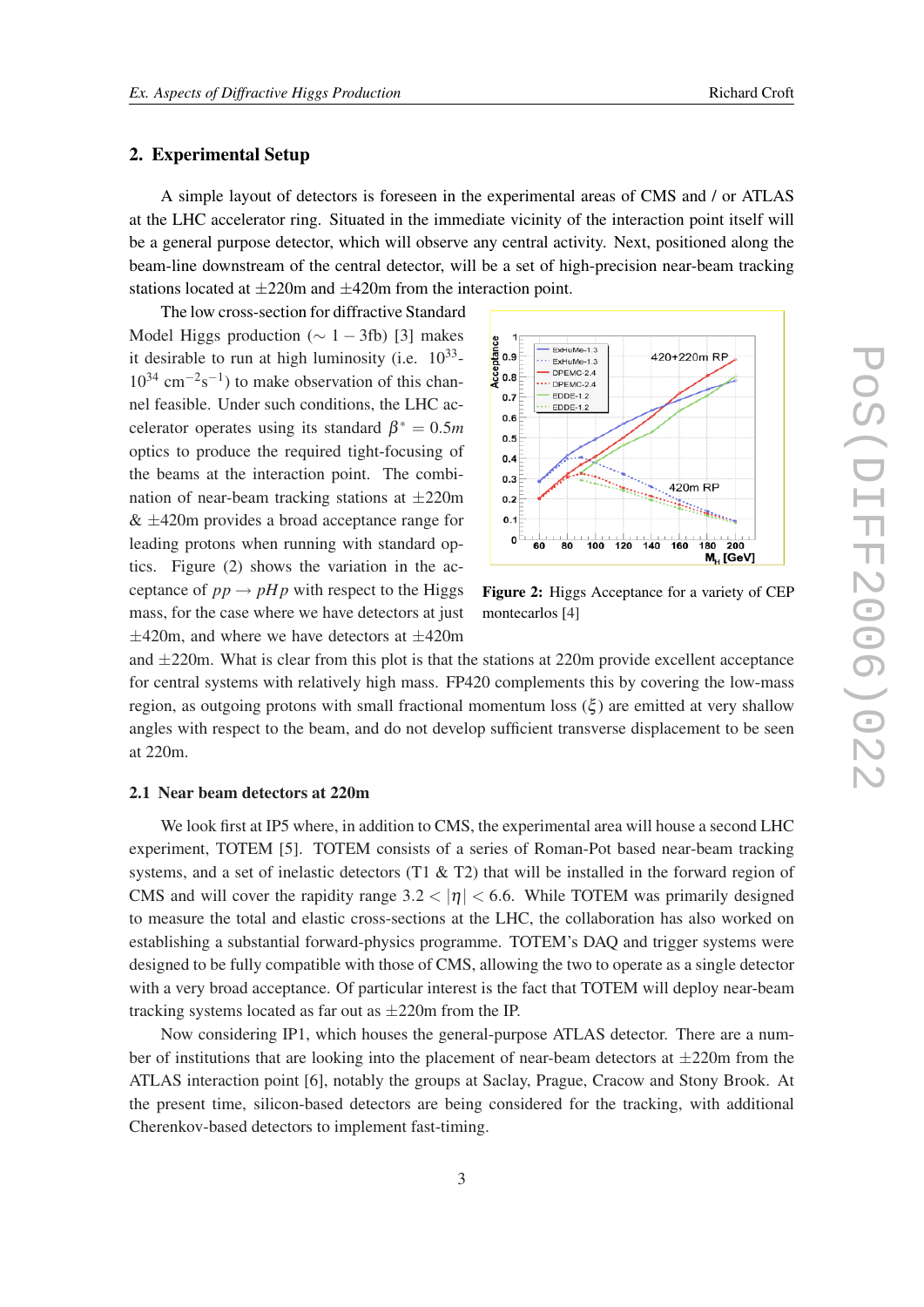#### 2.2 Near beam detectors at 420m: The FP420 Project

FP420 is an R&D project, acknowledged by the CERN LHCC, with the purpose of investigating the feasibility of installing near-beam detectors in the region  $\pm$ 420m away from the CMS and / or ATLAS interaction points [\[7\]](#page-6-0). The current idea is for a system that combines radiation-hard silicon pixel detectors for the tracking and measurement of leading proton candidates, in addition to fast-timing detectors to help suppress pile-up induced background. A schematic outline of an FP420 module is shown in figure (3). The silicon-based tracking system is comprised of several separate units, each of which consists of ∼8 planes of pixel detectors. The QUARTIC subunit located towards the back of the station is a Cherenkov-based fast timing detector, and is briefly discussed in section (3). Also shown in the schematic are two beam position monitors (BPMs), located at the front and rear of the station. During LHC beam injection, the FP420 detectors must be kept clear of the beam-pipe aperture, as it takes time for a stable running environment to be achieved. Once the beam is stabilised, the detectors are then moved into their working position, as close to the beam as possible. The resolving power of the FP420 detectors is limited by the uncertainty in the momentum of the incoming beams, which ultimately leads to a maximum achievable resolution of ∼1.5 GeV on the mass of the central system. This corresponds to a position uncertainty of the tracking stations, with respect to the beam, of some 50 microns. Consequently, it is necessary to be able to align the detector with a precision better than this imposed 50 micron limit. Provided that the FP420 BPMs are sufficiently well calibrated and aligned, it should be possible to measure the distance between the silicon detectors and the beam to within a few 10's of microns.

There are two primary technical issues that are being worked on for FP420, the first of which is the development and implementation of 'edgeless-detector' technology. 'Edgeless' detectors are so-called because they are sensitive up to their physical edges, and are a necessary technology choice for FP420, as they allow the distance between the detector and the beam envelope to be minimised. 3D silicon pixel detectors are one technology choice being investigated by teams at Brunel and Stanford. They are radiation tolerant, a vitally important quality in the harsh environment of the LHC, and have an active edge which acts as an electrode, which keeps the dead volume of the detector down to a thickness of less than 5 microns.

The second issue is that of integrating the FP420 modules with the LHC cryostat. The current LHC design includes a 15m long 'interconnection cryostat' at 420m that is used to connect the warm 'interaction' regions of the LHC with the cold superconducting regions. The cryostat must allow for the continuation of the beam and all the associated accelerator subsystems, including the insulation vacuum, electrical power, cryogenic circuits and accelerator shielding. The current idea is for the 15m long FP420 tracking stations to take the place of this interconnection cryostat.



Figure 3: Schematic Representation of a 420m Tracking Station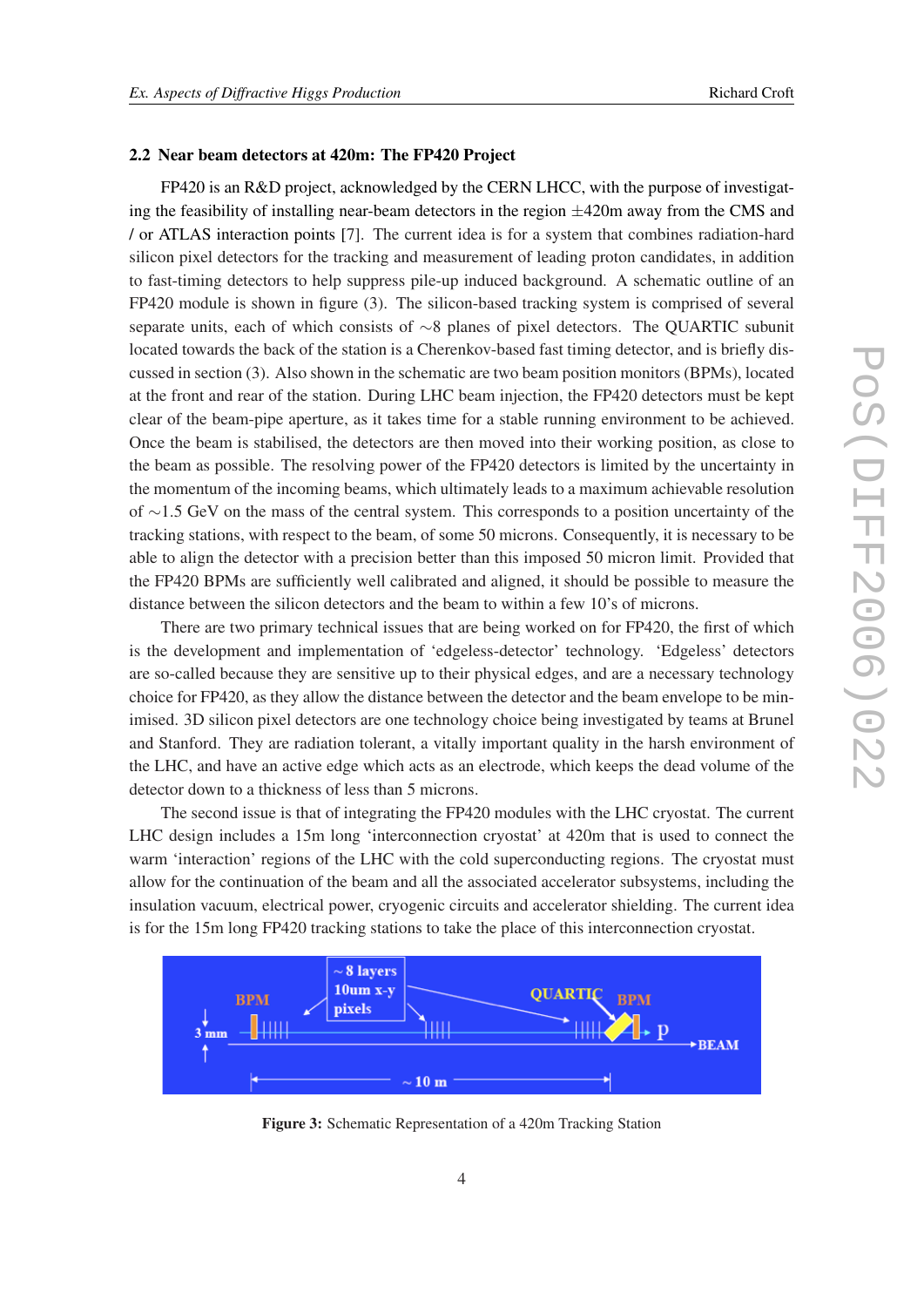# 3. Fast Timing Detectors

The low cross-sections predicted for CEP of a Standard Model Higgs boson require us to study this channel at high LHC luminosities. A direct result of this is that, for every bunch crossing, the number of minimum bias events that overlap the primary hard scattering process (i.e. the pileup) is very large. As an example, if we take our baseline running luminosity to be  $2x10^{33}cm^{-2}s^{-1}$ , then there will be an average of 7 overlying events per machine bunch-crossing. Consequently, the dominant physics background that we need to consider, in the case of central exclusive Higgs production, is a pair of leading protons from two overlapping single-diffractive events that are tagged by the near-beam tracking stations, in addition to a central system produced by an independent hard scatter. There is a very simple reason for wanting high-resolution timing incorporated into the FP420 system. It would allow us to associate a tagged pair of protons with a particular vertex, somewhere along the beam-axis, from which the two final-state protons must have originated, if they were produced by the same scattering process. The QUARTIC fast-timing detector, which forms part of the FP420 module, will have a resolution of 10ps. This will allow the system to match the 'point-of-origin' of a pair of protons tagged at  $\pm$ 420m with the primary vertex seen in the central detector, with a precision of ∼3 mm. While it is possible to eliminate a large proportion of the double-overlap background events by simply requiring that the missing mass measured by the near-beam detectors matches the mass of the central system, using the QUARTIC fast timing detector will enable us to reject all put a few percent of events with protons from pile-up.

# 4. Triggering on CEP at CMS

The LHC is a high luminosity hadron collider, and therefore a very 'messy' environment. The hard interactions the are of interest to us are relatively rare, and are swamped by soft background. In fact, when operating at close to the LHC design luminosity, dozens of interactions occur for every crossing of the beam ( $\sim$  35 events / bx at  $L = 10^{34}$ cm<sup>-2</sup>s<sup>-1</sup>). Under nominal running conditions, the LHC operates with a bunch-crossing frequency of 40MHz. This must be brought down to something more manageable by the L1 trigger system. At CMS, the total output bandwidth available to the L1 trigger system is around 100 kHz [[8\]](#page-6-0), of which ∼1 kHz is allocated for diffractive trigger streams. In terms of the limits imposed by the High Level Trigger, it is thought that around 1 Hz of HLT output bandwidth will be made available for diffraction.

We now move to the specific case of triggering on CEP of  $H \rightarrow b\bar{b}$ , with  $M_H = 120$  GeV [\[9\]](#page-6-0). This channel will generally produce 2 jets in the CMS calorimeter, with  $E_T < 60$  GeV, in addition to any tagged leading protons. So essentially we are looking at a standard L1 dijet trigger, but with a very low value for the threshold energy (i.e the *E<sup>T</sup>* of the second most energetic jet in the event).

Let us begin by considering triggering with just the central detector, where we have no access to any information on the leading protons in the event. At a low luminosity of  $1x10^{32}cm^{-2}s^{-1}$ , where pile-up is absent, the dijet rate with  $E_T > 40$  GeV is around 2 kHz. This can be brought down to less than 1 kHz by vetoing on any activity in TOTEM's forward inelastic detectors, which simply corresponds to the requirement that there are rapidity gaps observed in the event. However, at higher luminosity, the rapidity gaps that this technique relies upon are destroyed by activity in T1/T2 from overlying events, forcing us to adopt a different strategy.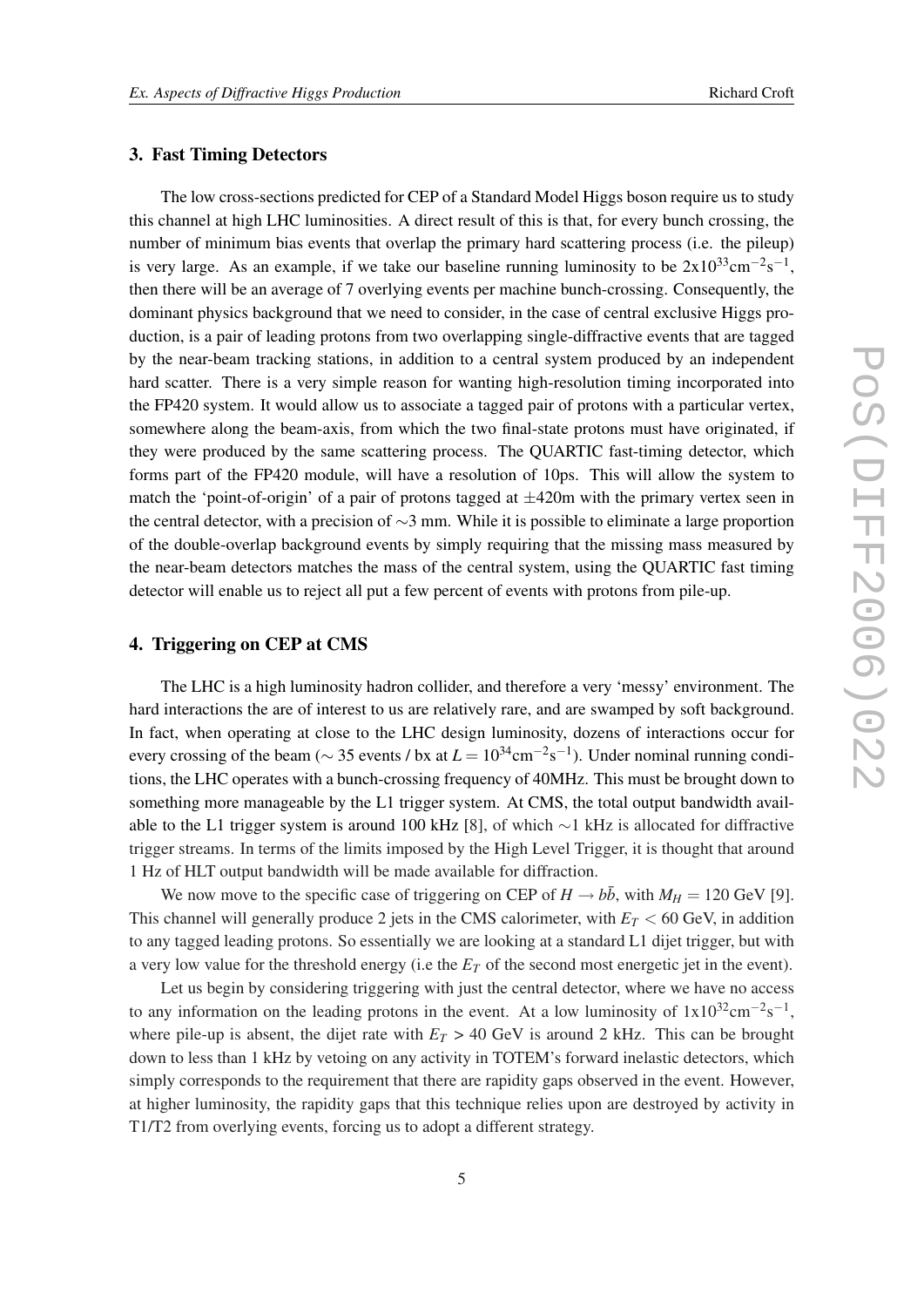

**Figure 4:** L1 Eff. for  $pp \rightarrow p + H + p$  (generated with the ExHuME MC [[10\]](#page-6-0))

The L1 dijet rate, for a jet  $E_T$  cut-off of 40GeV, is  $\sim$ 50 kHz when running at 2x10<sup>33</sup>  $\text{cm}^{-2}\text{s}^{-1}$ . With no surviving rapidity gaps, it is clear that we cannot trigger with the central detector alone at high luminosity. Instead, we must introduce additional conditions at L1 to maintain an acceptable rate by incorporating the near-beam detectors into the trigger. In order to cope with such a high bunch-crossing frequency, every stage of the L1-trigger electronics is pipe-lined with no deadtime. This allows for a 'breathing-space' of 128 bunch-crossings (or  $3.2 \mu s$ ) from reading in an event via the front-end electronics

to making a decision to discard data from that crossing. While there would be no difficulty in operating a L1 trigger scheme that used data from the tracking stations at  $\pm 220$ m, 3.2 $\mu$ s is too short a time for a signal to propagate back from FP420 in time for the primary trigger decision, so this information cannot be exploited at L1.

A realistic trigger for CEP of a Higgs is to require two central jets with  $E_T > 40$  GeV, and a tagged leading proton with  $\xi$  < 0.1 at  $\pm 220$ m. Adding these conditions to our original dijet trigger for the central detector reduces the output rate of the L1 diffractive trigger stream by a factor of 10, at a luminosity of  $2x10^{33}$  cm<sup>-2</sup>s<sup>-1</sup>. An additional reduction factor of 4 can be gained over the background by introducing two more conditions. The first of these is to correlate the direction of the tagged proton with that of the jets in the central detector, by requiring  $p_{proton}^z \times (\eta_{Jet1} + \eta_{Jet2})$ 0. Because the stations at 220m sit in the tail of the  $\xi$ -distribution for leading protons, we can only trigger on asymmetric events, i.e. events in which one of the protons provides most of the momentum transfer to the central system. This results in the production of one outgoing proton with relatively high  $\xi$ , which we observe at 220m, and a second low  $\xi$  proton which is missed (although may be seen at 420m). Conservation of longitudinal momentum requires that our jets and the 220m-tagged proton lie in the same hemisphere. Given that, for our primary QCD background, the processes that produce the jets and the processes that produce the leading protons are largely independent of one-another, this gains us a reduction factor of two. The second extra condition is to ask for the total  $E_T$  from jets in the event (known as  $H_T$ ) to be concentrated in the two highest  $E_T$  jets. By requiring  $(E_T^{Jet1} + E_T^{Jet2})/H_T > 0.9$ , we gain another factor of two over the background. This gives us a total reduction factor of 40, at  $2x10^{33}$ cm<sup>-2</sup>s<sup>-1</sup>, which gives an acceptable L1 output rate. Looking at how this affects our signal, figure (4) gives the integrated L1 efficiency with respect to a cut on the  $E_T$  of the  $2^{nd}$  most energetic jet in the event, for various conditions on the near-beam detectors at 220m & 420m. Taking our realistic trigger scenario of a single tagged proton at 220m, the L1 efficiency is ∼ 12% at the 40 GeV threshold. We also note that an additional 10% of the b-decay channel can be retained by triggering on muons, (specifically with the jet+ $\mu$  trigger).

Managing the HLT output for the diffractive trigger stream is less challenging than at L1, as we are no longer limited by the L1 trigger latency and have access to the full event data. By correlating ξ of the leading protons as measured in the near-beam stations with the ξ -values reconstructed